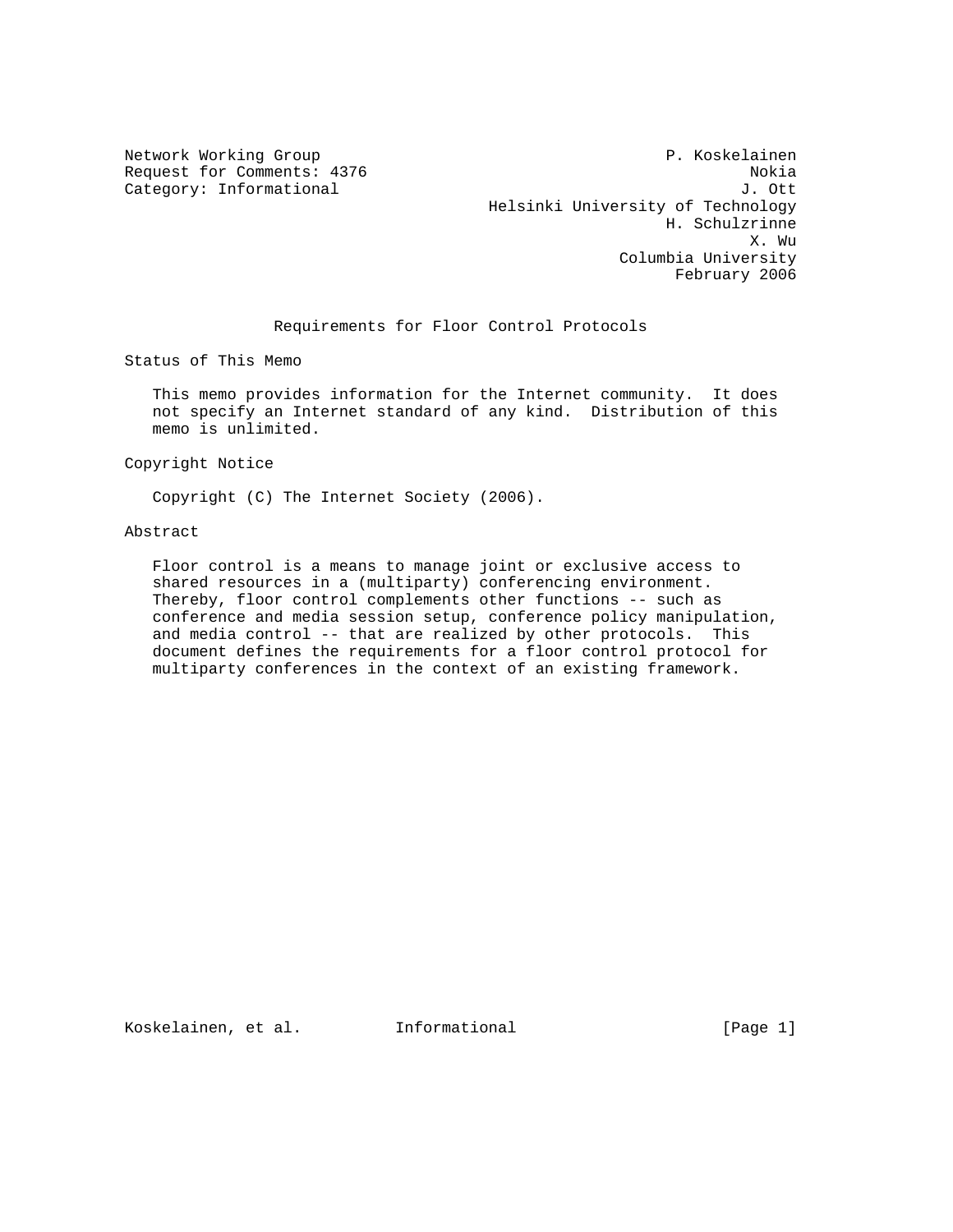Table of Contents

|  | 7.1. Communication between Participant and Server 7 |
|--|-----------------------------------------------------|
|  |                                                     |
|  |                                                     |
|  |                                                     |
|  |                                                     |
|  |                                                     |
|  |                                                     |
|  |                                                     |

#### 1. Introduction

 Conference applications often have shared resources such as the right to talk, input access to a limited-bandwidth video channel, or a pointer or input focus in a shared application.

 In many cases, it is desirable to be able to control who can provide input (send/write/control, depending on the application) to the shared resource.

 Floor control enables applications or users to gain safe and mutually exclusive or non-exclusive input access to the shared object or resource. The floor is an individual temporary access or manipulation permission for a specific shared resource (or group of resources) [6].

 Floor control is an optional feature for conferencing applications. SIP [2] conferencing applications may also decide not to support this feature at all. Two-party applications may use floor control outside conferencing, although the usefulness of this kind of scenario is limited. Floor control may be used together with the conference policy control protocol (CPCP) [7], or it may be used as an independent stand-alone protocol, e.g., with SIP but without CPCP.

 Floor control has been studied extensively over the years (e.g., [8], [6], and [5]); therefore, earlier work can be leveraged here.

 The present document describes the requirements for a floor control protocol. As a requirements specification, the document makes no assumptions about the later implementation of the respective

Koskelainen, et al. 1nformational (Page 2)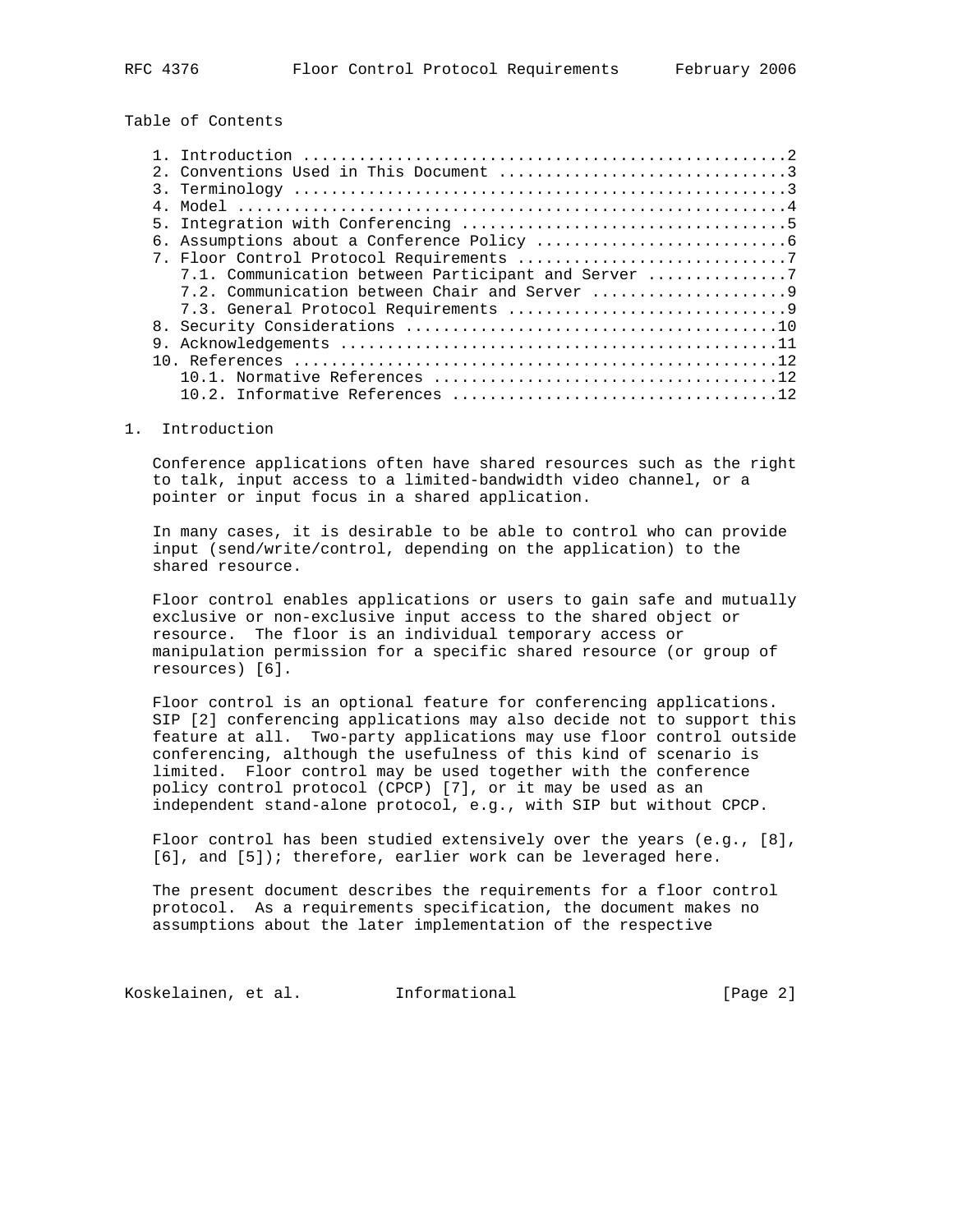requirements as parts of one or more protocols or about the entities implementing them and their roles.

 This document may be used in conjunction with other documents, such as the conferencing framework document [3]. In particular, when speaking about a floor control server, this entity may be identical to or co-located with the focus or a conference policy server defined in the framework document, while participants and floor chairs referred to in this specification may be regular participants as introduced in the conferencing framework document. In this specification, the term "floor control protocol" is used in an abstract sense and may ultimately be mapped to any of the existing conference control or other signaling protocols (including CPCP and SIP). However, defining those relationships is left to a concrete floor control protocol specification.

2. Conventions Used in This Document

 The key words "MUST", "MUST NOT", "REQUIRED", "SHALL", "SHALL NOT", "SHOULD", "SHOULD NOT", "RECOMMENDED", "MAY", and "OPTIONAL" in this document are to be interpreted as described in RFC 2119 [1].

3. Terminology

This document uses the definitions from [3].

The following additional definitions apply:

 Floor: A permission to access or manipulate a specific shared resource or set of resources temporarily.

 Conference owner: A privileged user who controls the conference, creates floors, and assigns and deassigns floor chairs. The conference owner does not have to be a member in a conference.

Floor chair: A user (or an entity) who manages one floor (grants, denies, or revokes a floor). The floor chair does not have to be a member in a conference.

 Floor control: A mechanism that enables applications or users to gain safe and mutually exclusive or non-exclusive input access to the shared object or resource.

 Floor control server: A logical entity that maintains the state of the floor(s) including which floors exists, who the floor chairs are, who holds a floor, etc. Requests to manipulate a floor are directed at the floor control server.

Koskelainen, et al. 1nformational (Page 3)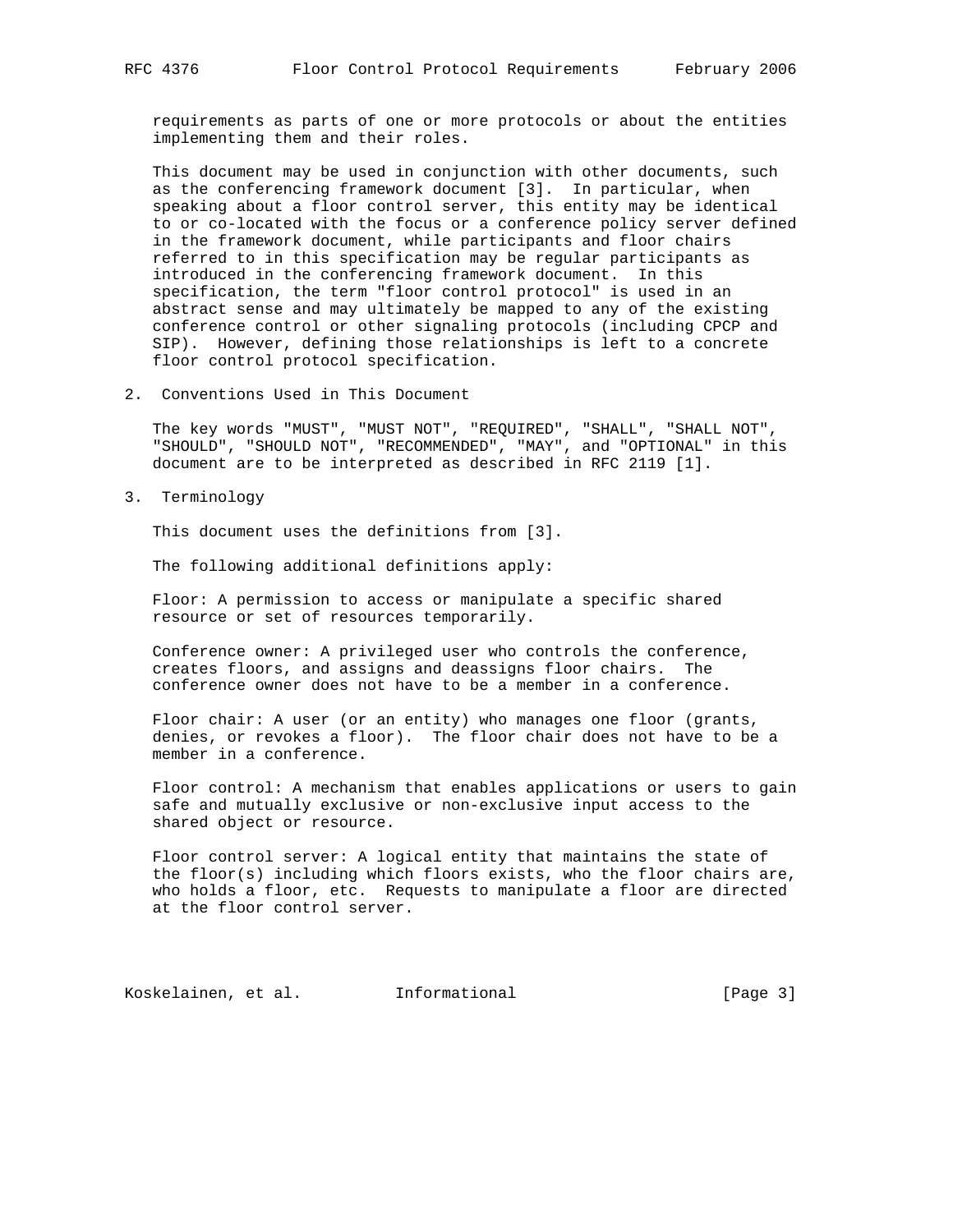Floor request set: A logical data structure holding all requests for a particular floor at a given point in time.

 Floor holder set: A logical data structure identifying all participants who currently hold the floor.

# 4. Model

 The model for floor control is composed of three logical entities: a single floor control server, one or more floor chairs (moderators), and any number of regular conference participants.

 A floor control protocol is used to convey the floor control messages among the floor chairs (moderators) of the conference, the floor control server, and the participants of the conference. A centralized architecture is assumed in which all messages go via one point, the floor control server. Processing (granting or rejecting) floor control requests is done by the one or more floor chairs or by the server itself, depending on the policy.

 Floor requests from the participants are received by the floor control server and kept (at the level of the floor control protocol) in a floor request set (i.e., are not ordered in any particular fashion). The current floor holders are reflected in a current floor holder set. Floor chairs are capable of manipulating both sets to grant, revoke, reject, and pass the floor (for example).

 The order in which requests are processed, whether they are granted or rejected, and how many participants obtain a floor simultaneously are determined by a higher-layer application operating on these sets and are not confined by the floor control protocol.

 A floor is associated with one or more media sessions. The centralized conference server manages the floors and thus controls access to the media sessions. There are two aspects to this: 1) The server maintains and distributes consistent state information about who has a certain floor at a certain point in time and does so following some rule set. This provides all participants with the necessary information about who is allowed to speak (for example), but relies on a cooperative behavior among all participants. 2) In addition, to prevent individuals from ignoring the "hints" given by the floor control server, the latter may (e.g., in cooperation with other functional entities) enforce compliance with floor status, e.g., by blocking media streams from participants not entitled to speak. The floor control server controls the floors at least at the signaling level. In addition, actively controlling the actual (physical) media resources is highly recommended, but beyond the scope of this document.

Koskelainen, et al. 1nformational (Page 4)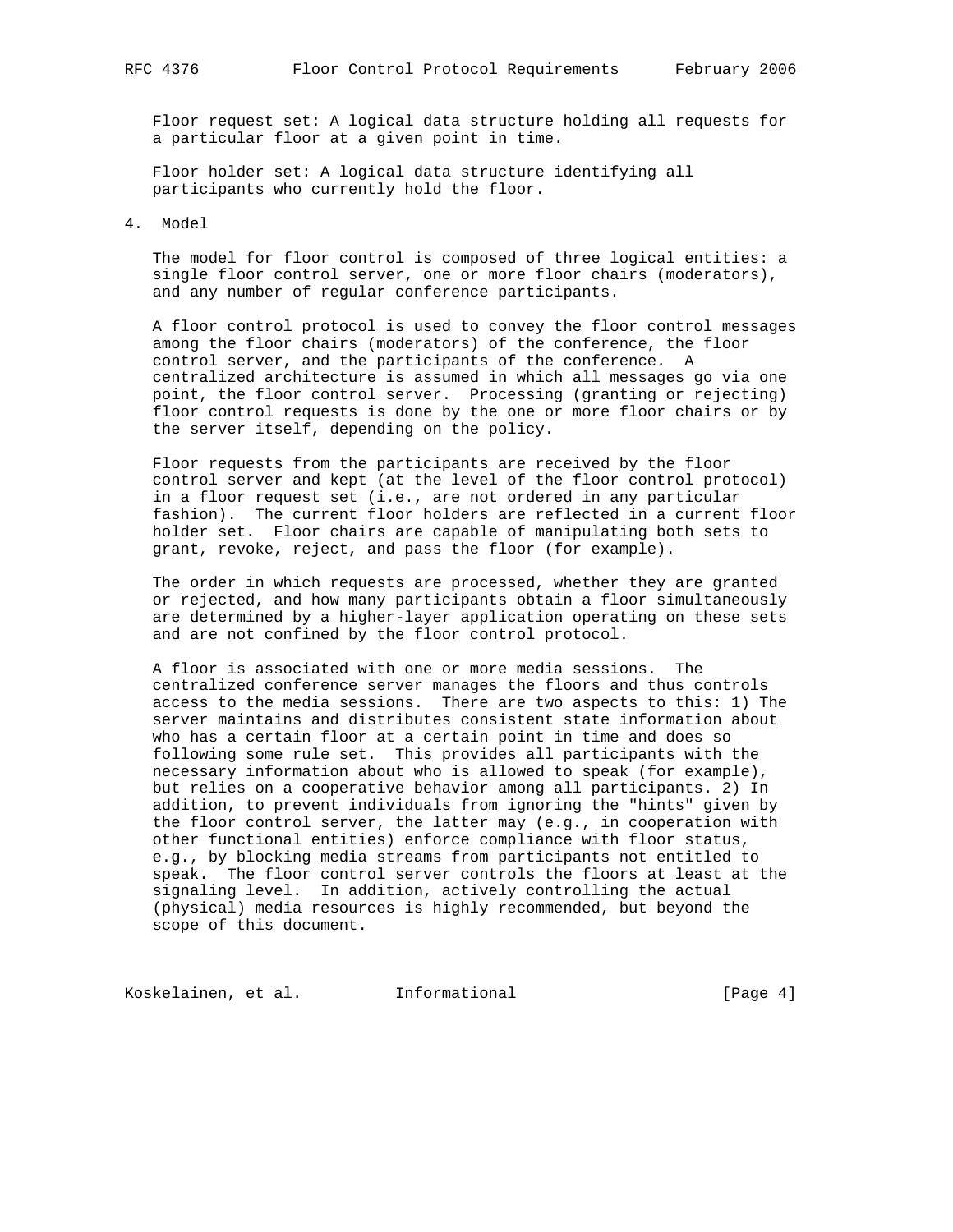As noted in the introduction, an actual protocol specification fulfilling the requirements defined in this memo may map the components of the above model onto the conferencing components defined in the conferencing framework document. Some of these aspects are discussed briefly in the next section.

### 5. Integration with Conferencing

 Floor control itself does not support privileges such as creating floors and appointing floor chairs and handing over chair privileges to other users (or taking them away). Instead, some external mechanism, such as conference management (e.g., CPCP or web interface for policy manipulation) is used for that.

 The conference policy (and thus the conference owner or creator) defines whether floor control is in use or not. Actually enforcing conference media distribution in line with the respective media's floor status (e.g., controlling an audio bridge) is beyond the scope of this document. Floor control itself does not define media enforcement. It is up to the conference and media policies to define which media streams may be used in a conference and which ones are floor controlled.

 Typically, the conference owner creates the floor(s) using the conference policy control protocol (or some other mechanism) and appoints the floor chair. The conference owner can remove the floor anytime (so that a media session is not floor-controlled anymore) or change the floor chair or floor parameters.

 The floor chair just controls the access to the floor(s), according to the conference policy.

 A floor control server is a separate logical entity, typically co-located with focus and/or conference policy server. Therefore, the floor control server can interact with the focus and conference policy server and media servers as needed. Communication mechanisms between the floor control server and other central conferencing entities are not within the scope of the floor control protocol requirements described in this document.

 Conferences may be cascaded, and hence a single participant in one conference may represent a second conference (called subconference). From a floor control perspective, there is no difference between a participant (identified by its URI) representing a single person or another (set of) subconference(s).

Koskelainen, et al. 1nformational (Page 5)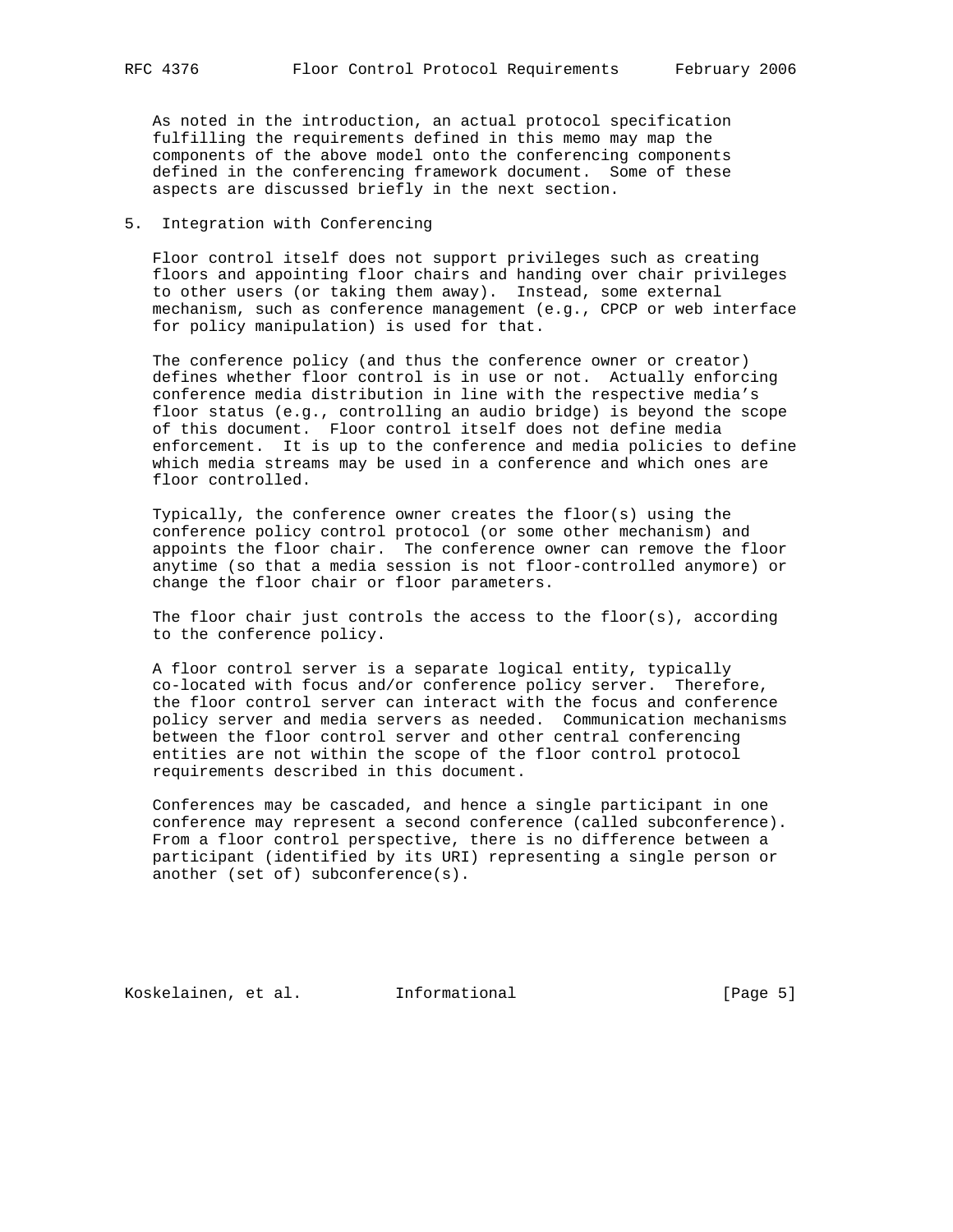Note: In the latter case, it is the responsibility of the subconference to negotiate floor requests internally before passing on a request to the conference and to assign a floor internally upon receiving a floor grant. This may be done recursively by employing the floor control protocol with a different floor control server in the subconference.

#### 6. Assumptions about a Conference Policy

 The floor control protocol is supposed to be used to manage access to shared resources in the context of a conference. It is up to this conference -- more precisely, its conference policy [4] -- to define the rules for the operation of the floor control protocol. Furthermore, a conference policy control protocol [4] may define mechanisms that alter those rules during the course of a conference. This section briefly outlines the assumptions made by a floor control protocol about the conference policy and means for its modification.

 The conference policy is expected to define the rules for floor control, which implies in particular that it is not the responsibility of the floor control protocol to establish or communicate those rules.

 In general, it is assumed that the conference policy also defines who is allowed to create, change, and remove a floor in a conference.

 Conference participants and floor chairs should be able to get and set floor-related parameters. The conference policy may restrict who may access or alter which parameters. Note that not all parameters maintained for a floor are also interpreted by the floor control protocol (e.g., floor policy descriptions may be stored associated with a floor but may be interpreted by a higher-layer application). Note also that changes to the floor control policy are outside the scope of the floor control protocol and are (for example) to be carried out by a conference policy control protocol.

 (For example, it may be useful to see who the floor chair is, what kind of policy is in use, time limits, number of simultaneous floor holders, and current floor holder.)

 The following requirements on a conference policy related to floor control are identified in [4]:

 REQ-F1: It MUST be possible to define whether floor control is in use or not.

Koskelainen, et al. 1nformational (Page 6)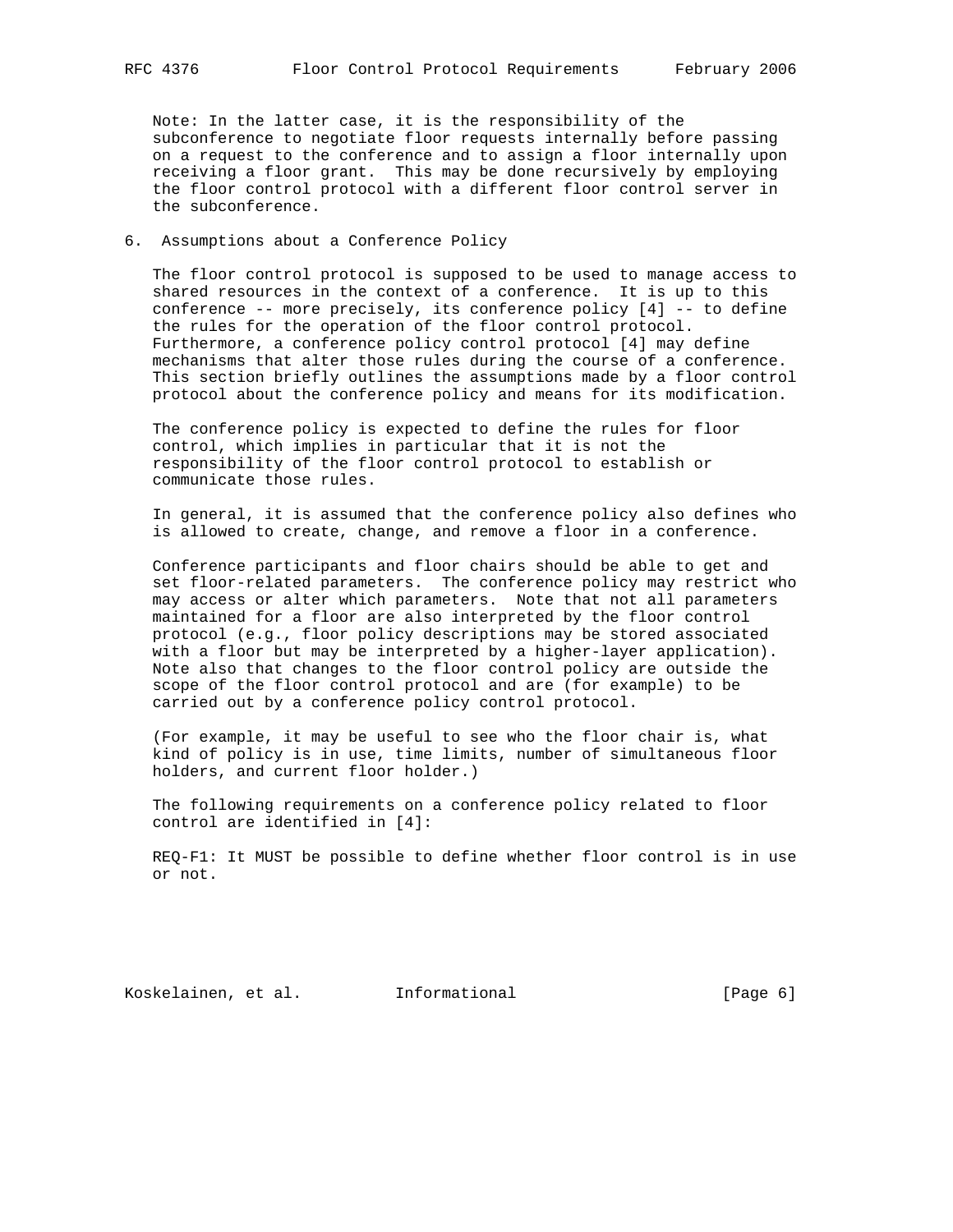REQ-F2: It MUST be possible to define the algorithm to be used in granting the floor. (Note: Examples of algorithms are moderator controlled, FCFS, or random.)

 Note: It must be possible to use an automated floor policy where the floor control server decides autonomously about granting and rejecting floor requests as well as revoking the floor. It must also be possible to use a chair-controlled floor policy in which the floor control server notifies the floor chair and waits for the chair to make a decision. This enables the chair to fully control who has the floor. The server MAY forward all requests immediately to the floor chair, or it may do filtering and send only occasional notifications to the chair.

 REQ-F3: It MUST be possible to define how many users can have the floor at the same time.

 REQ-F4: It MUST be possible to have one floor for one or more media types.

REQ-F5: It MUST be possible to have multiple floors in a conference.

 REQ-F6: It MUST be possible to define whether a floor is moderator controlled or not.

 REQ-F7: If the floor is moderator-controlled, it MUST be possible to assign and replace the floor moderator.

7. Floor Control Protocol Requirements

 This section covers the requirements on a floor control protocol. The requirements are grouped as follows: 1) floor control protocol between participant and server; 2) floor control protocol between floor chairs and server; 3) floor control server management; and 4) general protocol requirements.

7.1. Communication between Participant and Server

REQ-PS-1: Participants MUST be able to request (claim) a floor.

 REQ-PS-2: It SHOULD be possible for a participant requesting a floor to give additional information about the request, such as the topic of the question for an audio floor. Note: In some scenarios, the floor control server or the floor chair may use this information when granting the floor to the user, or when manipulating the floor sets at the server.

Koskelainen, et al. 1nformational (Page 7)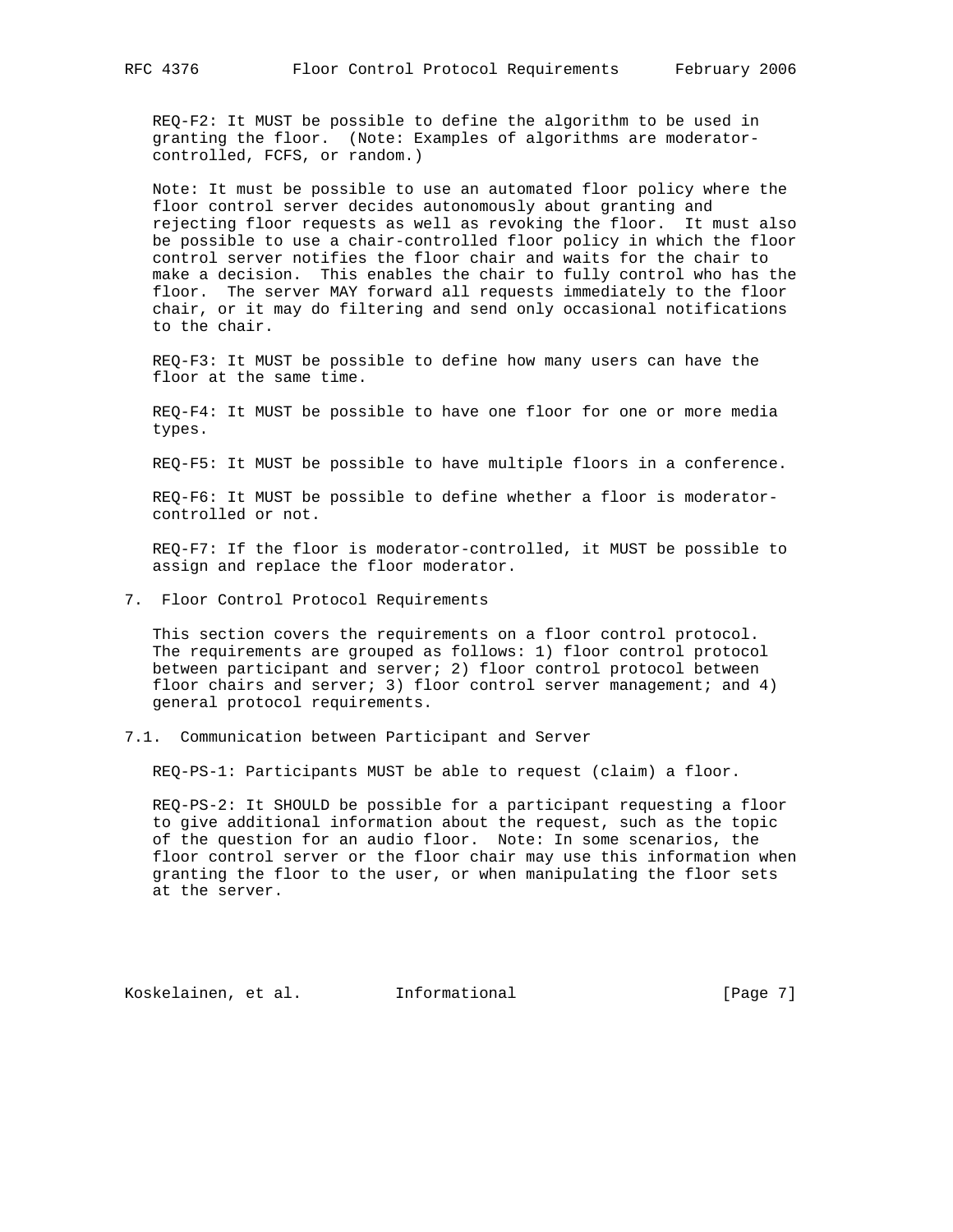REQ-PS-3: It MUST be possible for a participant to modify (e.g., cancel) a previously placed floor request.

 REQ-PS-4: It SHOULD be possible for a participant to initiate a floor control operation (e.g., floor request, release) on behalf of another participant (third-party floor control) provided that he is authorized to do so.

 REQ-PS-5: A participant MUST be informed that she has been granted the floor.

 REQ-PS-6: A participant MUST be informed that his floor request has been rejected.

 REQ-PS-7: A participant MUST be informed that the floor was revoked from her.

 REQ-PS-8: A participant SHOULD be informed that her floor request is pending and will be processed later.

REQ-PS-9: A floor holder MUST be able to release a floor.

 REQ-PS-10: It MUST be possible to notify conference participants of (changes to) the floor holder(s).

 REQ-PS-11: It MUST be possible to notify conference participants when a new floor request is being made.

 REQ-PS-12: It MUST be possible for a floor requester to request privacy for claiming the floor.

 anonymous: The participants (including the floor chair) cannot see the floor requester's identity. The floor chairs grant the floor based on the claim id and the topic of the claim.

 known to the floor chair: Only the floor chair is able to see the floor requester's identity; all other participants do not obtain this information.

 public: All the participants can see the floor requester's identity.

 REQ-PS-13: It MUST be possible for a participant to request privacy for holding the floor along with a floor request. Note that identity information about the participant may become available to others through different means (e.g., application/media protocols or the media itself such as the voice).

Koskelainen, et al. 1nformational (Page 8)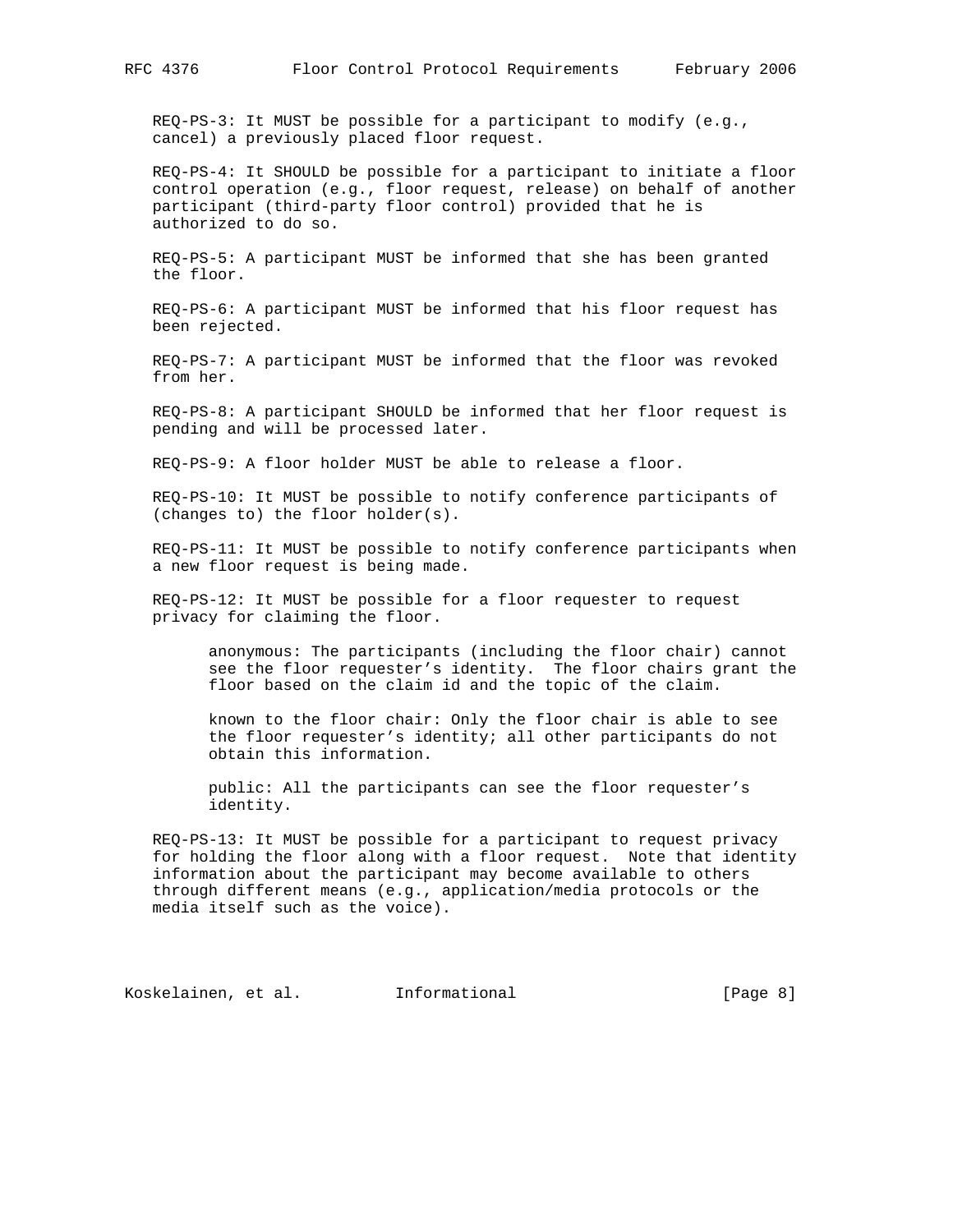# 7.2. Communication between Chair and Server

 REQ-CS-1: It MUST be possible to inform the floor chairs, if present, about a participant's floor request.

 It SHOULD be possible to convey additional information the participant may have provided along with her request.

 It MUST be possible to hide the requesting participant's identity from the chair, i.e., not to include this identity information in the floor request.

REQ-CS-2: It MUST be possible to grant a floor to a participant.

 REQ-CS-3: It MUST be possible to reject a participant's floor request.

 REQ-CS-4: The floor chair MUST be able to revoke a floor from (one of) its current holder(s). Note that the floor chair may also remove pending floor requests from the request set (by rejecting them).

 REQ-CS-5: It MUST be possible to notify floor chairs about changes to the floor holder(s).

 REQ-CS-6: There SHOULD be operations to manipulate the request set available for floor chair(s). Such a request set SHOULD at least include creating, maintaining, and re-ordering floor requests in a queue and clearing the floor control queue.

 REQ-CS-7: It MUST be possible to hide the identity of a floor chair from a subset or all participants of a conference.

 REQ-CS-8: It MUST be possible for a newly assigned floor chair to learn (e.g., inquire) about the existing floor request set.

7.3. General Protocol Requirements

 REQ-GEN-1: Bandwidth and terminal limitations SHOULD be taken into account in order to ensure that floor control can be efficiently used in mobile environments.

 Note that efficient communication by means of minimal-sized messages may contradict the desire to express reasons for requesting a floor along with other information. Therefore, a floor control protocol SHOULD be designed in a way that it allows for expressive as well as minimal messaging, as a (negotiable) configuration option and/or selectable on a per-message basis.

Koskelainen, et al. 1nformational (Page 9)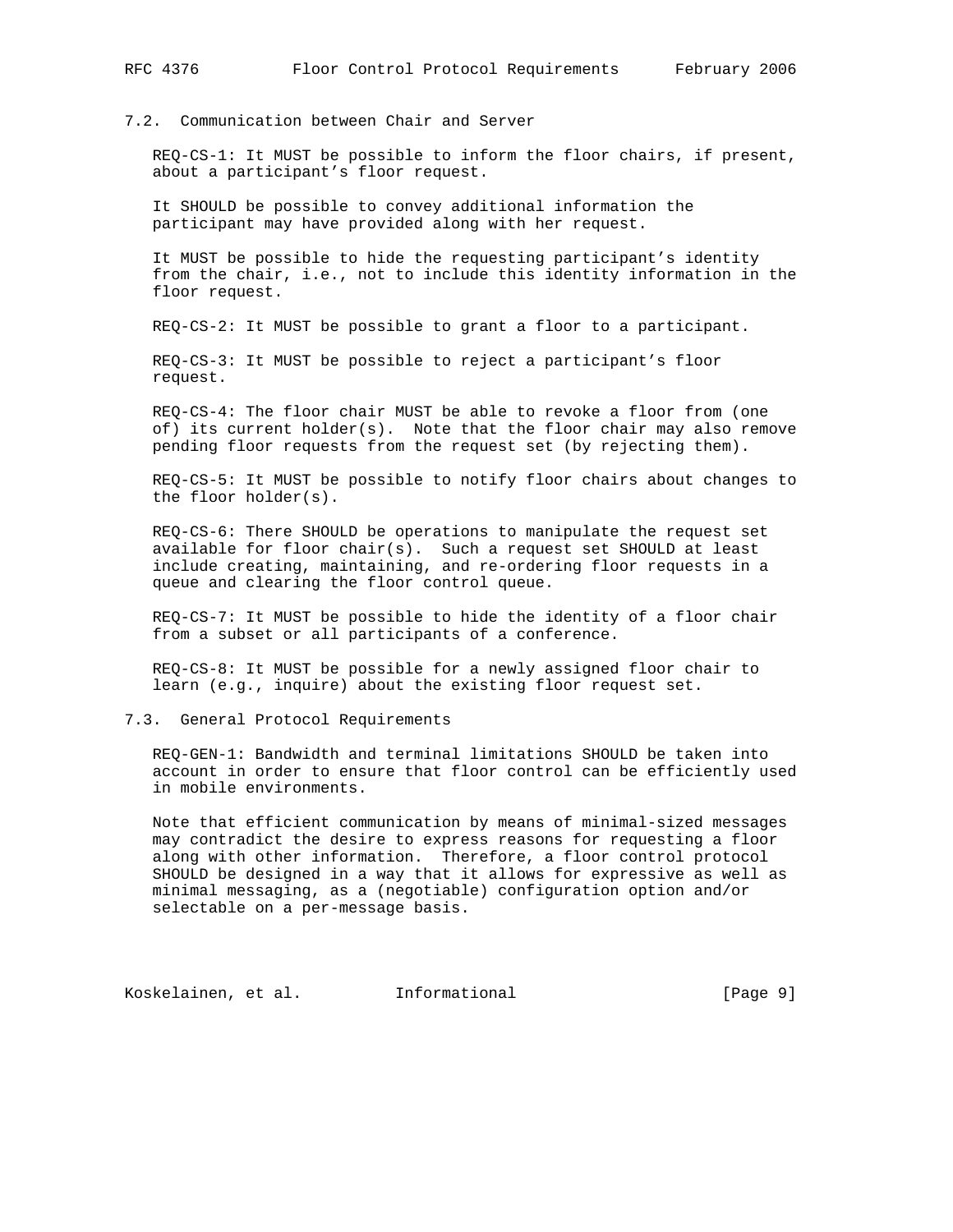REQ-GEN-2: The floor control MUST be a reliable client-server protocol. Hence, it MUST provide a positive response indicating that a request has been received or an error response if an error has occurred.

 REQ-GEN-3: It MUST be possible for the floor control server to authenticate participants and chairs.

 REQ-GEN-4: It MUST be possible for the participants and chairs to authenticate the server.

 REQ-GEN-5: It MUST be possible to ensure message integrity between participants and chairs and the floor control server.

 REQ-GEN-6: It MUST be possible to ensure the privacy of messages exchanged between participants and chairs and the floor control server.

### 8. Security Considerations

 Floor control messages are exchanged on one hand between regular participants and the floor control server and on the other hand between the floor control server and the floor chair(s).

 If enabled, floor control mechanisms are used to control who may contribute to a conference in arbitrary ways (speak, be seen, write, etc., as supported by the conferencing applications). It is important that floor control messages be protected because otherwise an attacker could prevent participants from being "heard" in the conference (e.g., in scenarios where silence is considered consent) or make participants be heard in a conference without their knowledge (e.g., eavesdropping on the participant's microphone). Such considerations are particularly relevant when floor control is used in conjunction with one or more (central) entities (e.g., a media mixer) controlled by the floor control server to enforce floor control decisions that may allow an attacker to "mute" a participant completely.

 Communications between a conference participant and the floor control server are vulnerable to all kinds of masquerading attacks. If an attacker can spoof the identity of the participant or inject messages on his behalf, it may generate floor requests (e.g., floor release) and prevent proper participation of the participant. If an attacker can inject messages to the participant, it may generate arbitrary responses and false status information. If an attacker can impersonate the floor control server, a participant's requests may never reach the actual floor control server. If an attacker can intercept either side's messages (and hence become a man in the

Koskelainen, et al. 1nformational 1999 [Page 10]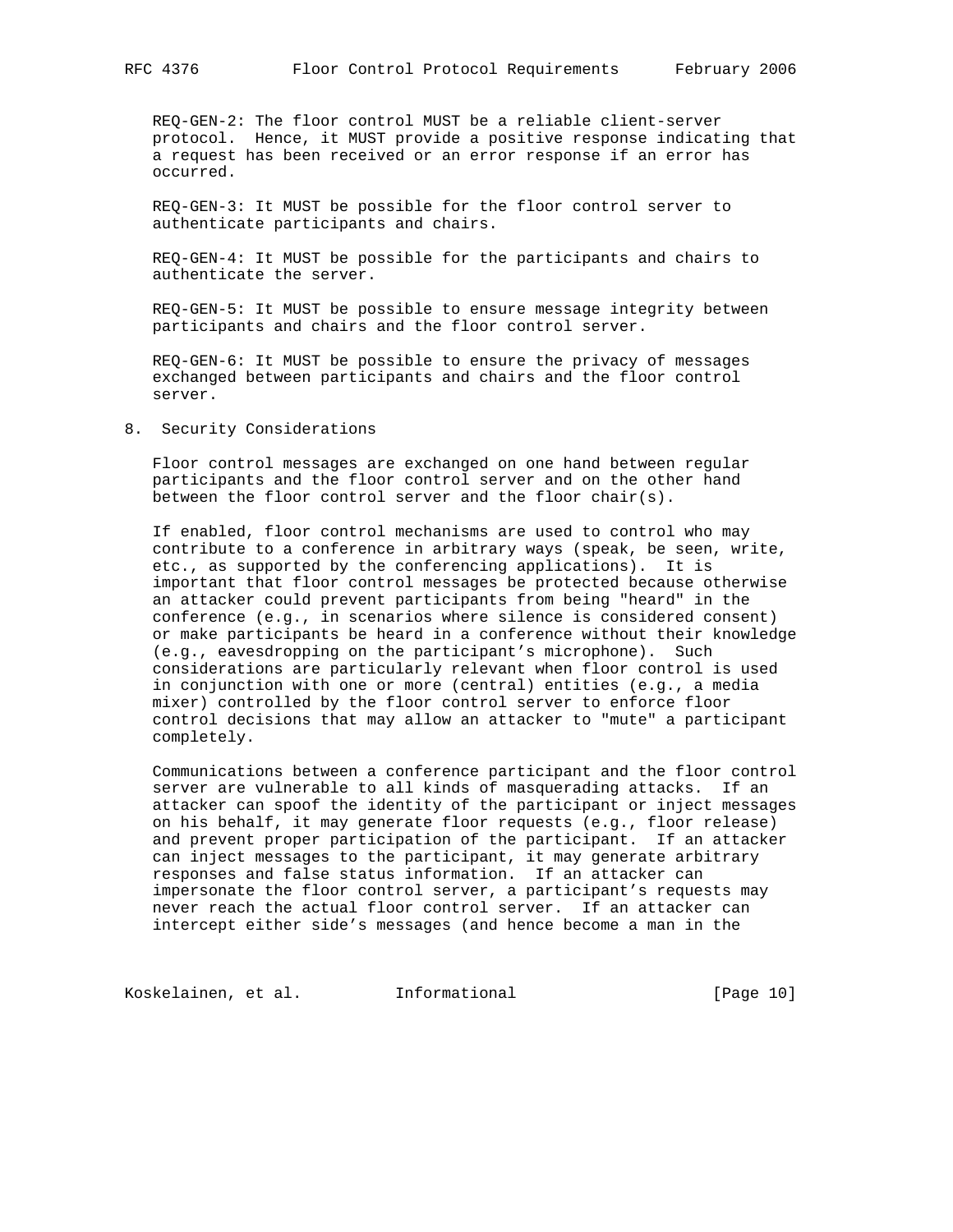middle (MITM)), it may suppress, alter, or inject messages and thus manipulate a participant's view of the conference floor status as well as the floor control server's view of a participant.

 Similar considerations apply to the communications between the floor control server and the floor chair(s). If an attacker can intercept messages from either side, it may defer or prevent responses to floor control requests (from a particular floor chair). If it can inject messages (particularly in the direction from the floor chair to the floor control server), it may steer the assignment of conference floors. If interception and injection is possible (man-in-the-middle scenario), an attacker can create an arbitrary image of the conference for the floor chair. If an attacker can impersonate a floor chair, it may rule the conference floor assignment (if there is only a single chair) or disrupt the conference course by means of arbitrary and potentially conflicting requests/responses/assignments (if there are multiple floor chairs). In the latter case, the amount of damage a single attacker can do depends on the floor control policy.

 Finally, attackers may eavesdrop on the floor control communications and learn which participants are present, how active they are, who are the floor chairs, etc.

 To mitigate the above threats, conference participants, floor control servers, and floor chairs SHOULD be authenticated upon initial contact. All floor control messages SHOULD be authenticated and integrity-protected to prevent third-party intervention and MITM attacks. Floor control messages SHOULD be encrypted to prevent eavesdropping.

9. Acknowledgements

 The authors would like to thank IETF conferencing design team and Keith Drage, Marcus Brunner, Sanjoy Sen, Eric Burger, Brian Rosen, and Nermeen Ismail for their feedback.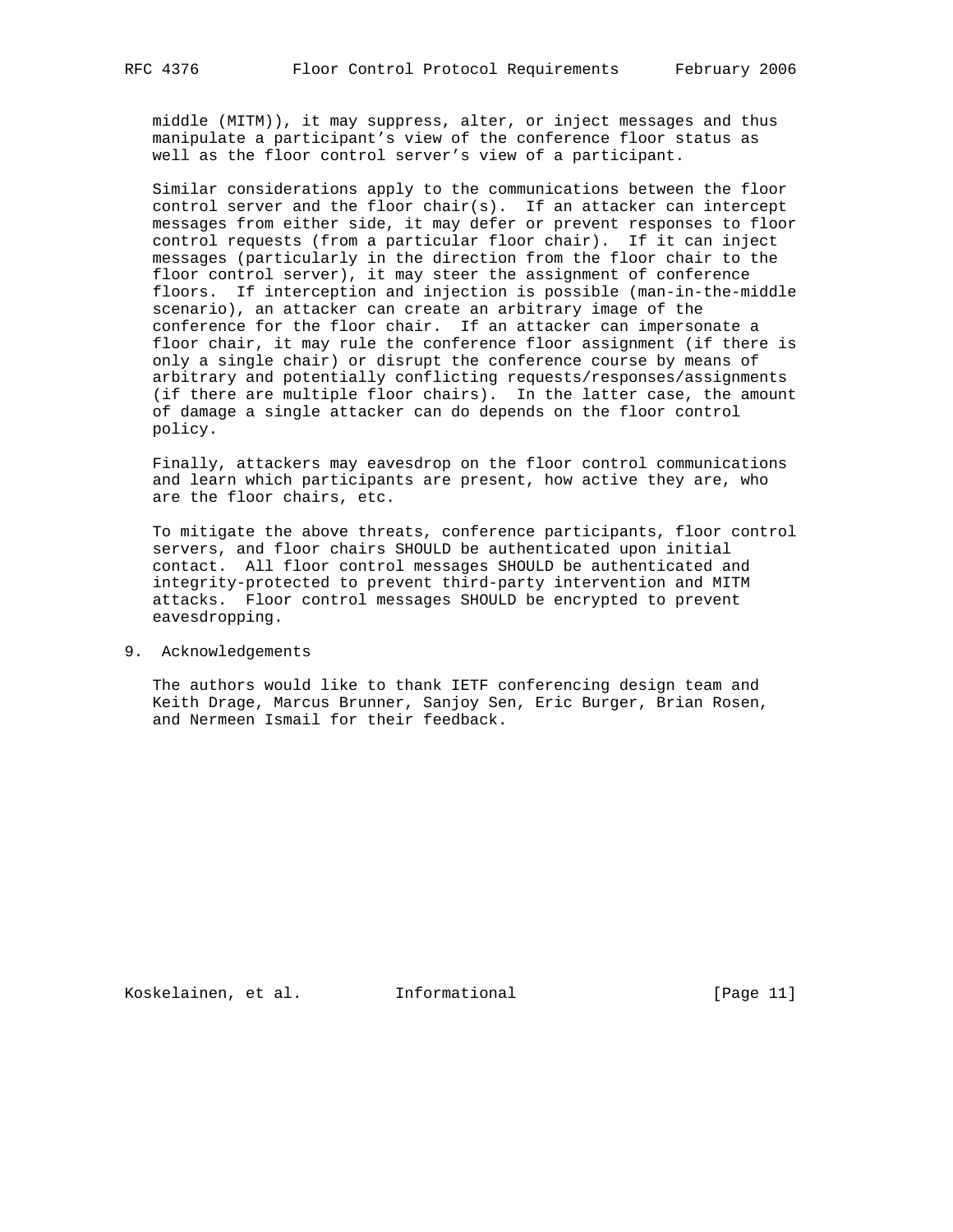# 10. References

- 10.1. Normative References
	- [1] Bradner, S., "Key words for use in RFCs to Indicate Requirement Levels", RFC 2119, BCD 14, March 1997.
	- [2] Rosenberg, J., Schulzrinne, H., Camarillo, G., Johnston, A., Peterson, J., Sparks, R., Handley, M., and E. Schooler, "SIP: Session Initiation Protocol", RFC 3261, June 2002.
- 10.2. Informative References
	- [3] Rosenberg, J., "A Framework for Conferencing with the Session Initiation Protocol (SIP)", RFC 4353, February 2006.
	- [4] Koskelainen, P. and H. Khartabil, "Additional Requirements to Conferencing", Work in Progress, August 2004.
	- [5] Koskelainen, P., Schulzrinne, H., and X. Wu, "A SIP-based conference control framework", NOSSDAV 2002, Miami Beach, May 2002.
	- [6] Dommel, H. and J. Garcia-Luna-Aceves, "Floor control for activity coordination in networked multimedia applications", Proc. of 2nd Asian-pacific Conference on Communications APPC, Osaka Japan, June 1995.
	- [7] Koskelainen, P., Khartabil, H., and A. Niemi, "The Conference Policy Control Protocol (CPCP)", Work in Progress, October 2004.
	- [8] Borman, C., Kutscher, D., Ott, J., and D. Trossen, "Simple conference control protocol service specification", Work in Progress, March 2001.

Koskelainen, et al. Informational [Page 12]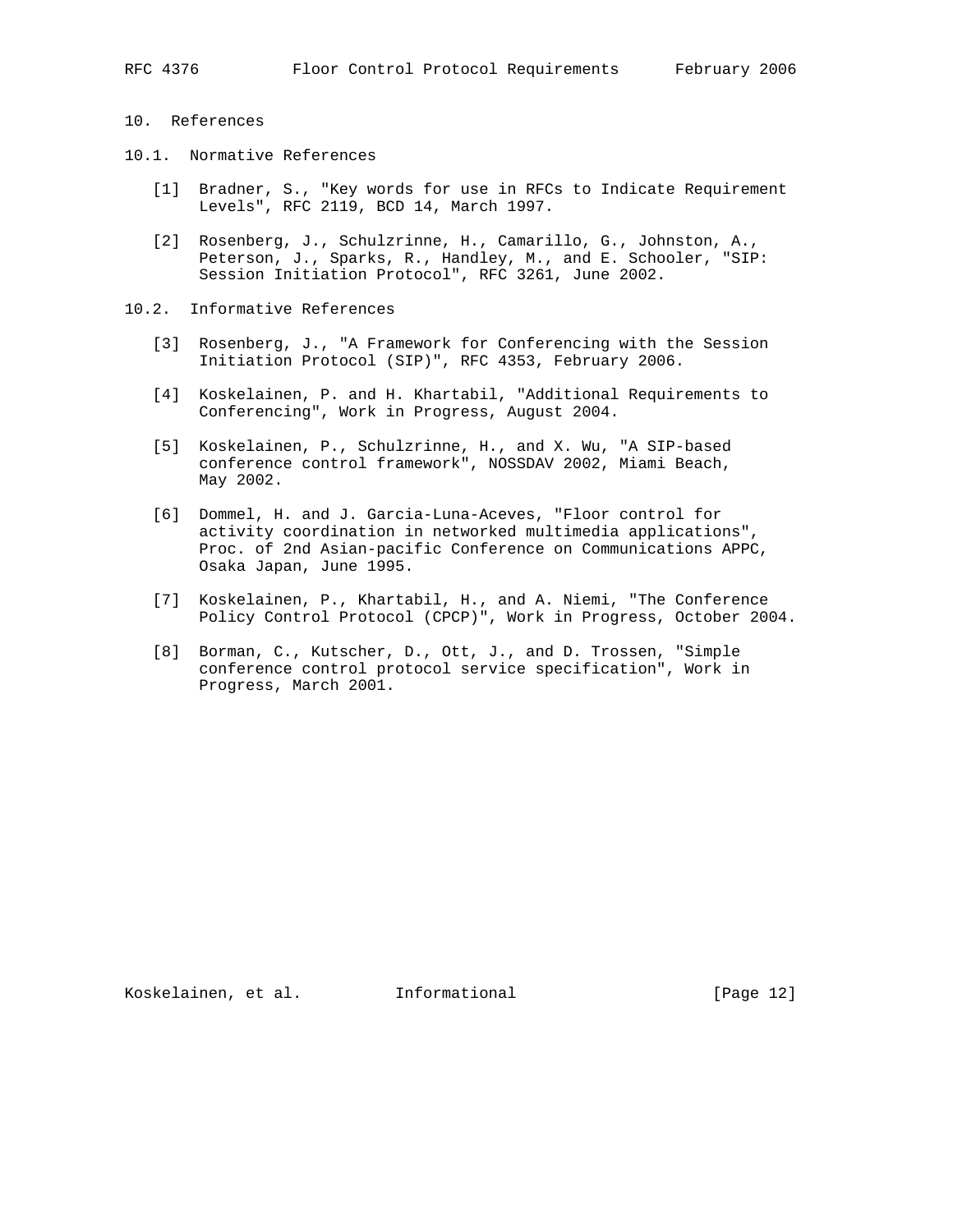Authors' Addresses Petri Koskelainen Nokia 102 Corporate Park Drive White Plains, NY 10604 USA EMail: petri.koskelainen@nokia.com Joerg Ott Helsinki University of Technology Networking Laboratory Otakaari 5A 02150 Espoo Finland EMail: jo@netlab.hut.fi Henning Schulzrinne Columbia University 1214 Amsterdam Avenue New York 10027 USA EMail: hgs@cs.columbia.edu Xiaotao Wu Columbia University 1214 Amsterdam Avenue New York 10027 USA EMail: xiaotaow@cs.columbia.edu

Koskelainen, et al. 1nformational [Page 13]